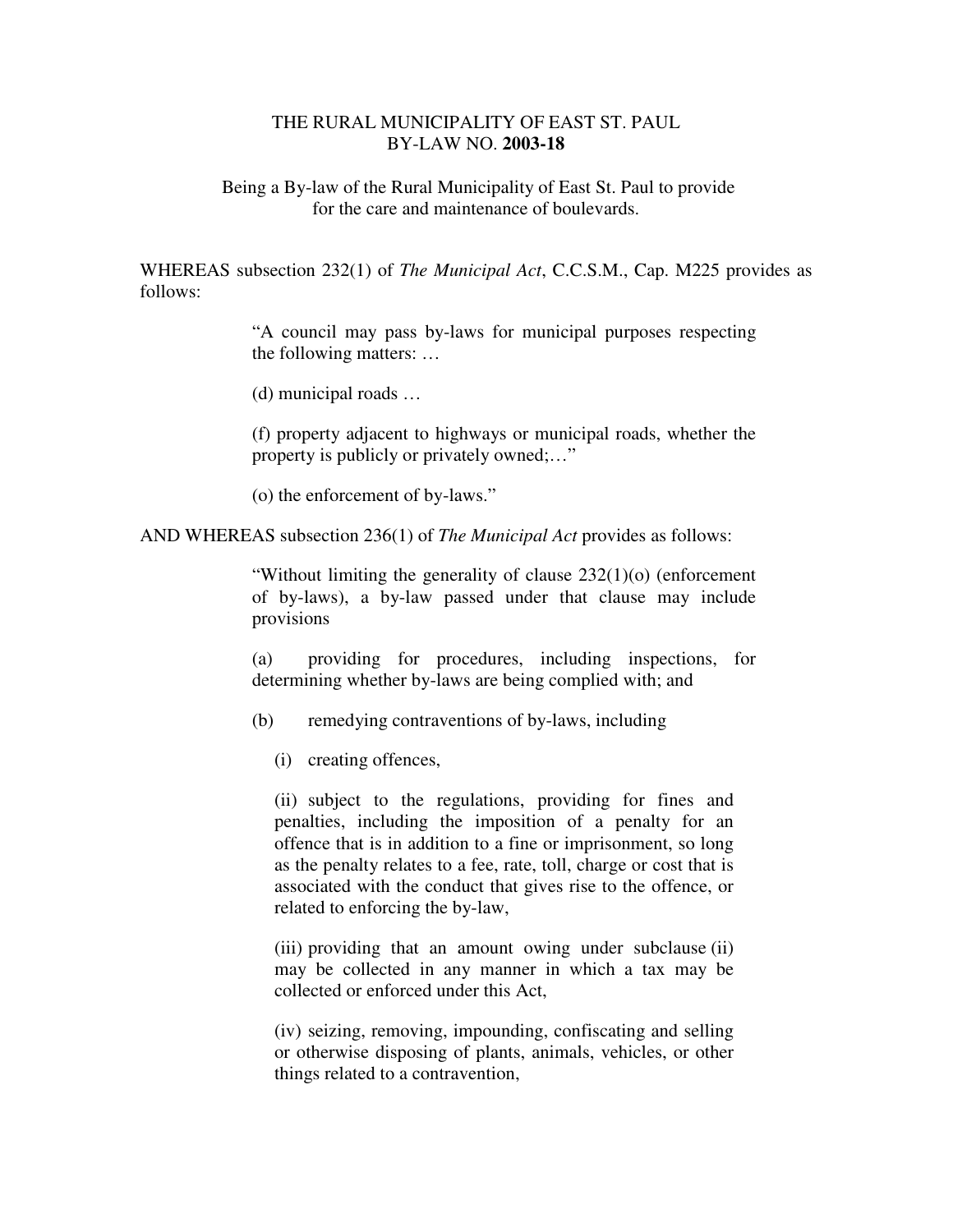(v) charging and collecting costs incurred in respect of acting under subclause (iv),

(vi) imposing a sentence of imprisonment for not more than six months for the commission of offences or nonpayment of fines."

AND WHEREAS it is deemed necessary and desirable to regulate the care and maintenance of boulevards in The Rural Municipality of East St. Paul;

NOW, THEREFORE, the Council of The Rural Municipality of East St. Paul enacts as follows:

### 1. DEFINITIONS

"Boulevards" means that portion of highway, on either side or in the centre thereof, that are adjacent to the traveled portion thereof and is leveled and maintained, for the purpose of improving the appearance of the highway,

- a) by the planting thereon of grass, flowers, trees, or shrubs, or all or any of those things;
- b) by paving or otherwise surfacing it; or
- c) by treating part thereof as stated in clause (a), and part thereof as stated in clause (b);

and by regularly cutting the grass thereon, if any, and trimming, pruning, or otherwise caring for the trees, shrubs, and flowers; and includes,

- i) Centre Median: The unpaved area separating the roadways of a Divided highway.
- ii) Flanking Boulevard: That boulevard within the public right of way between the pavement and the side (usually longitudinal) of a designated property.
- iii) Fronting Boulevard: That boulevard between the curb and the front of a designated property.
- iv) Traffic Islands: Unpaved, isolated areas within the public right of way, i.e. cul-de-sacs, service road islands.
- v) Ditches: those ditched boulevards fronting or flanking property that has been improved by means of landscaping or by regular homeowner maintenance.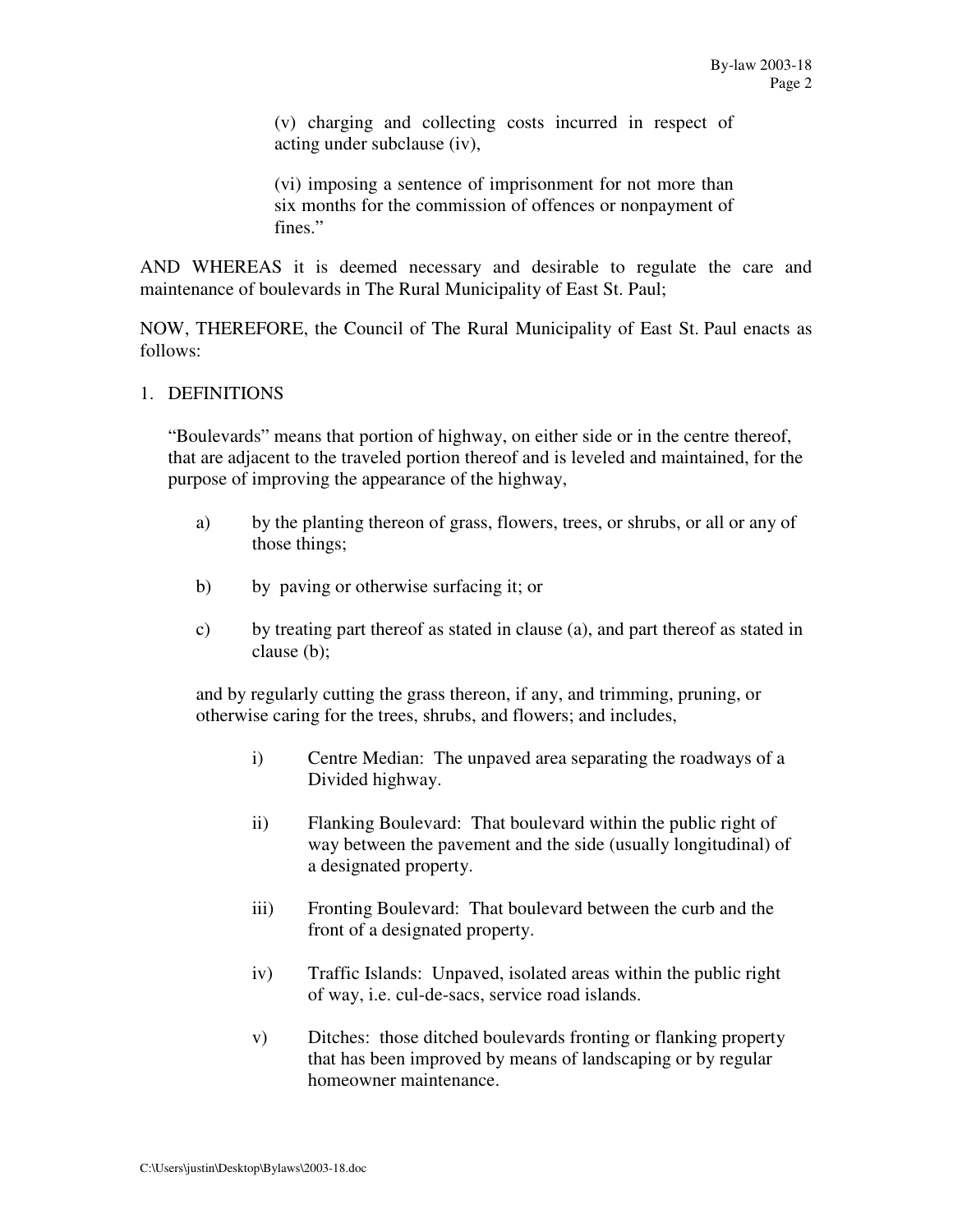- vi) Rearages: Boulevards and/or ditches on a right of way which are located at the rear of a designated property.
- vii) Extended Boulevards: Excessively wide boulevards that are scheduled for future street development.

"Municipality" means the Rural Municipality of East St. Paul.

"Superintendent" means the Superintendent of Public Works.

"Designated Officer" means the By-law Enforcement Officer or his designate.

"Motor Vehicle" means any self-propelled vehicle.

"Person" means any individual and includes firm, partnership, association, corporation or company.

# RESPONSIBILITY OF MAINTENANCE

2. Every owner, agent, lessee, or tenant of an owner shall care for and maintain boulevards that abut, flank or are at the rear of the land of that owner or the land which that agent, lessee or tenant occupies except those boulevards set out in Section 3.

## MUNICIPALITIES RESPONSIBILITIES

- 3. The Municipality shall care for and maintain the boulevards as designated below:
	- i) All centre medians and traffic islands
	- ii) Boulevards pertaining to Municipal lots.
	- iii) Undeveloped Municipal right of ways which includes all Municipal Drains.
	- iv) As per Policy PUB 104- Grass Cutting.

## DAMAGE TO BOULEVARDS

4. No person shall break, dig up, or remove or in any way injure or deface the trees, shrubs, plants or turf located on a boulevard.

## DEPOSIT OF WASTE PROHIBITED

5. No person shall throw or deposit any waste, refuse, or substance of any kind, upon any boulevard.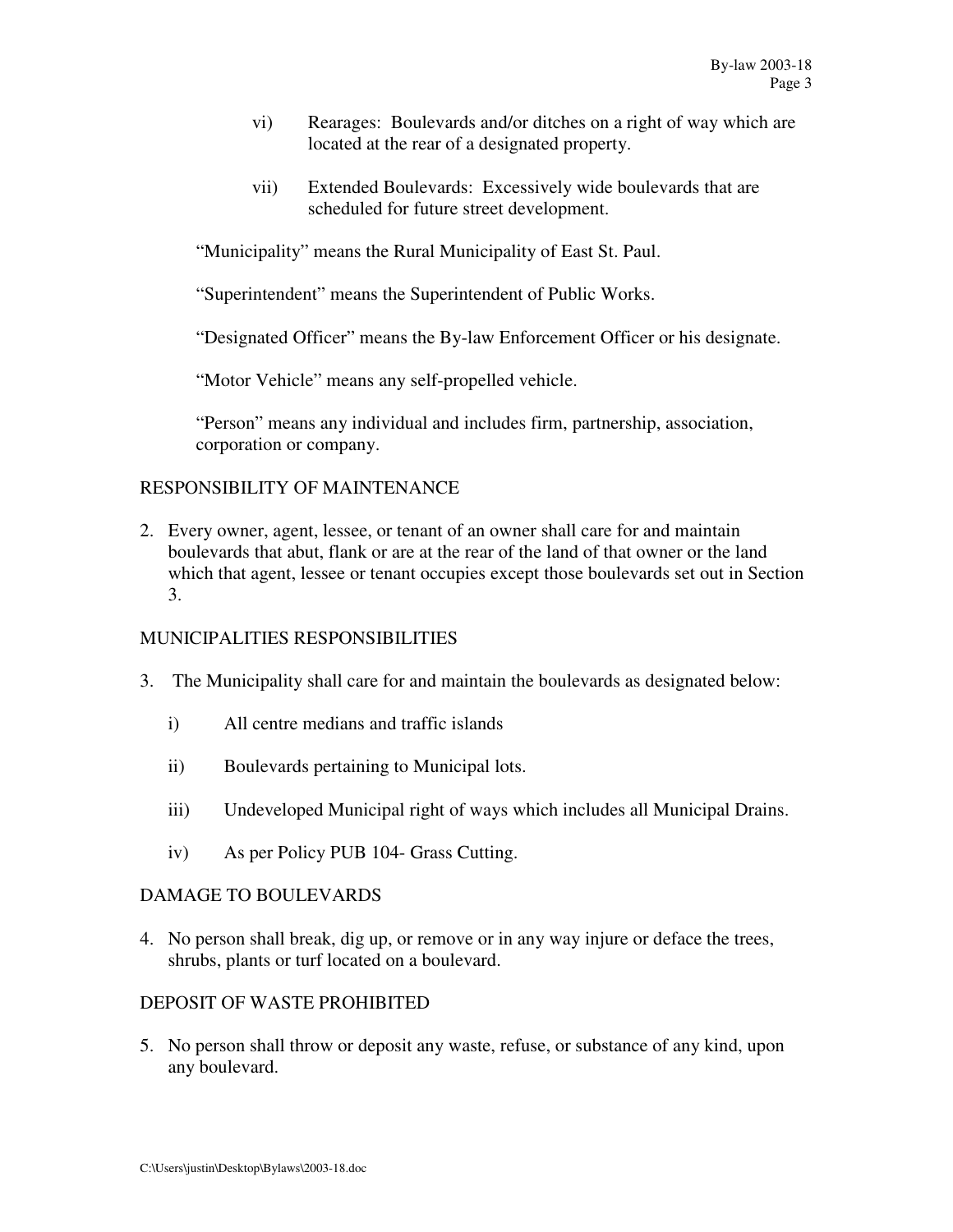## ARTICLES DETRIMENTAL TO PROPER MANAGEMENT

6. No person shall install, place or deposit anything on a boulevard which would obstruct or hinder traffic on any street or cause damage to the boulevard or prove offensive or detrimental to the proper management of boulevards except as provided in section 7.

#### SOILS AND LAWN DRESSING

7. Soil and well-rotted lawn dressing may be deposited on a boulevard for removal to private property, but it shall not be allowed to remain longer than seven (7) days.

### BUILDING MATERIALS

8. No person shall store, place or deposit on any boulevard any building materials whatever without first obtaining permission from the Superintendent and any person obtaining such permission shall be held responsible for any damage which may occur to any tree, shrub, or plant, or to any lawn area.

## DEFACING NOTICES

9. No person shall deface, destroy or mutilate any notices posted by order of the Municipality within a boulevard.

#### ADVERTISING MATTER

10. No person shall display or distribute advertising matter of any kind on any boulevard without permission of the Municipality.

#### NO BUSINESS OF ANY KIND

11. No person shall use any boulevard for business purposes, and no business of any kind shall be carried out except such as may from time to time be approved by the Municipality.

#### PARKING OF VEHICLES

12. No person shall cause a vehicle to be parked in such a manner as to encroach upon or damage a tree, shrub, plant or the turf on any boulevard.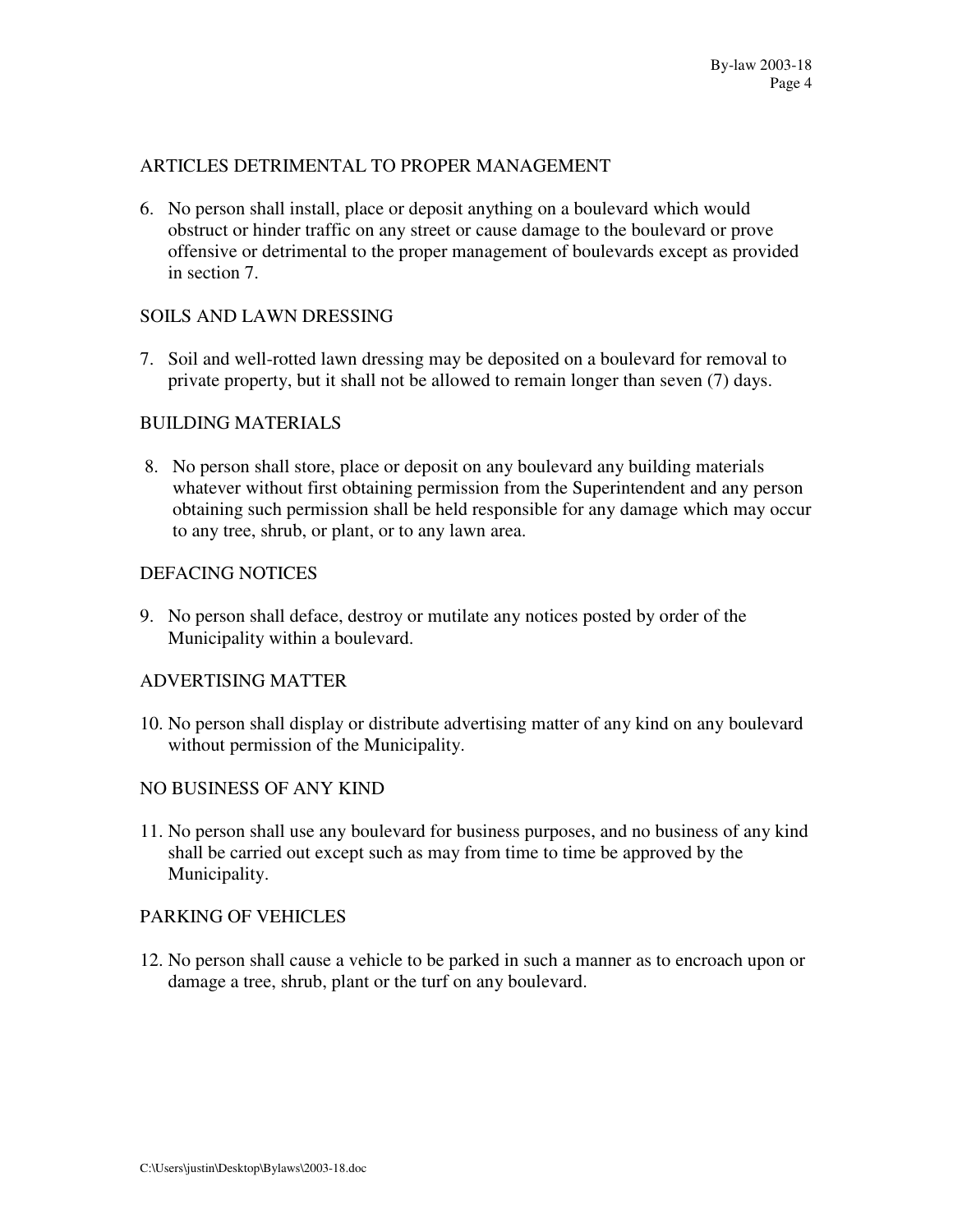## MOTOR VEHICLES

13. No person shall drive a motor vehicle on, across, or along any boulevard at any place other than an authorized crossing unless written permission has been obtained from the Superintendent.

## **HORSES**

14. No person shall ride a horse on, across or along any boulevard.

### PLANTING ON A BOULEVARD

15. No person shall plant any tree, sapling, shrub or plant of any kind on any boulevard, without first obtaining the written permission of the Superintendent.

### **SPACING**

16. The method of planting, placement and spacing between each tree, sapling, shrub or plant shall be to the satisfaction of the Superintendent.

### **OWNERSHIP**

17. All trees, shrubs, saplings or plant planted in accordance with section 15 and 16 shall become the property of the Municipality. The trees are to be maintained at the expense of and by the owner of the premises or property abutting the boulevard.

## DAMAGE TO PLANTINGS

18. No person shall remove, destroy, cut, deface, trim any tree, shrub, sapling, or plant or sod on any boulevard except as expressly authorized by the Superintendent.

#### REMOVAL

19. No tree, shrub, or sapling growing on a boulevard shall be destroyed or removed, except as ordered by the Superintendent for reasons of disease, hazard or emergency.

#### MOVING BUILDINGS ON STREETS

20. No person, whether licensed or otherwise, shall move any building along the right of way in such a way as to damage any tree, shrub, sapling, plant or turf on any boulevard. In case of any possibility of damage a permit shall be obtained and funds deposited with the Superintendent to cover estimated damages.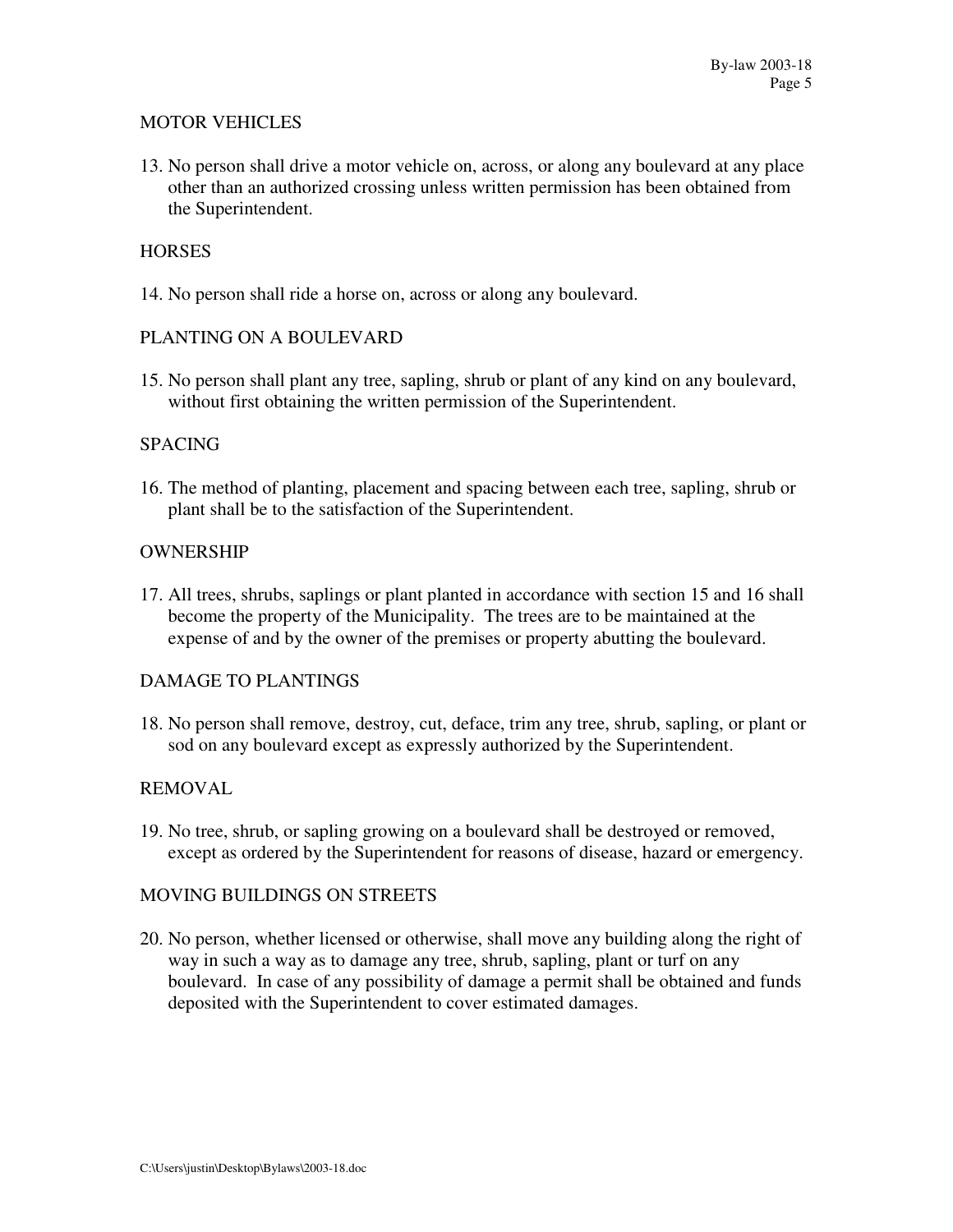### NEWLY CONTRUCTED BOULEVARDS

21. Where any person, or persons propose to cross any newly constructed boulevard for the purpose of delivery or removal of furniture, household goods, or other like chattels; they shall first place planks of sufficient width, length and strength over the boulevard so that no injury to the boulevard shall result and all packing materials used in such delivery or removal shall be removed from the boulevard.

## CROSSING PERMIT REQUIRED

22. No vehicle shall drive across a boulevard in order to deliver or remove any furniture, household goods or other like chattels unless first obtaining the written permission of the Superintendent.

### PERMIT TO EXCAVATE

23. No person shall make an excavation into the surface of any boulevard without first obtaining the necessary permit from the Superintendent.

### INTERFERENCE WITH OFFICIALS

24. No person shall interfere with the Superintendent or Designated Officer in the performance of his duties imposed by this By-law.

#### RIGHT TO ENTER AND INSPECT

25. Subject to Section 239(1) of The Municipal Act, the proper officer of the Municipality is hereby authorized to enter any lands or premises to inspect for conditions that may contravene or fail to comply with the provisions of the By-law.

#### SUMMONS OR ORDER

26. If the Designated Officer determines that an offence under this By-law has been or is being committed, the Designated Officer may issue an Order pursuant to subsection 242(1) of The Municipal Act or cause a Summons to be issued.

#### APPEAL TO COUNCIL

27. A person served with an Order pursuant to this By-law may appeal such Order to the Council within fourteen (14) days of being served with the Order.

#### GENERAL PENALTIES WHERE BOULEVARD NEGLECTED

28. Every owner who neglects to mow and/or maintain a boulevard for which that owner is responsible pursuant to this By-law to the satisfaction of the Superintendent will be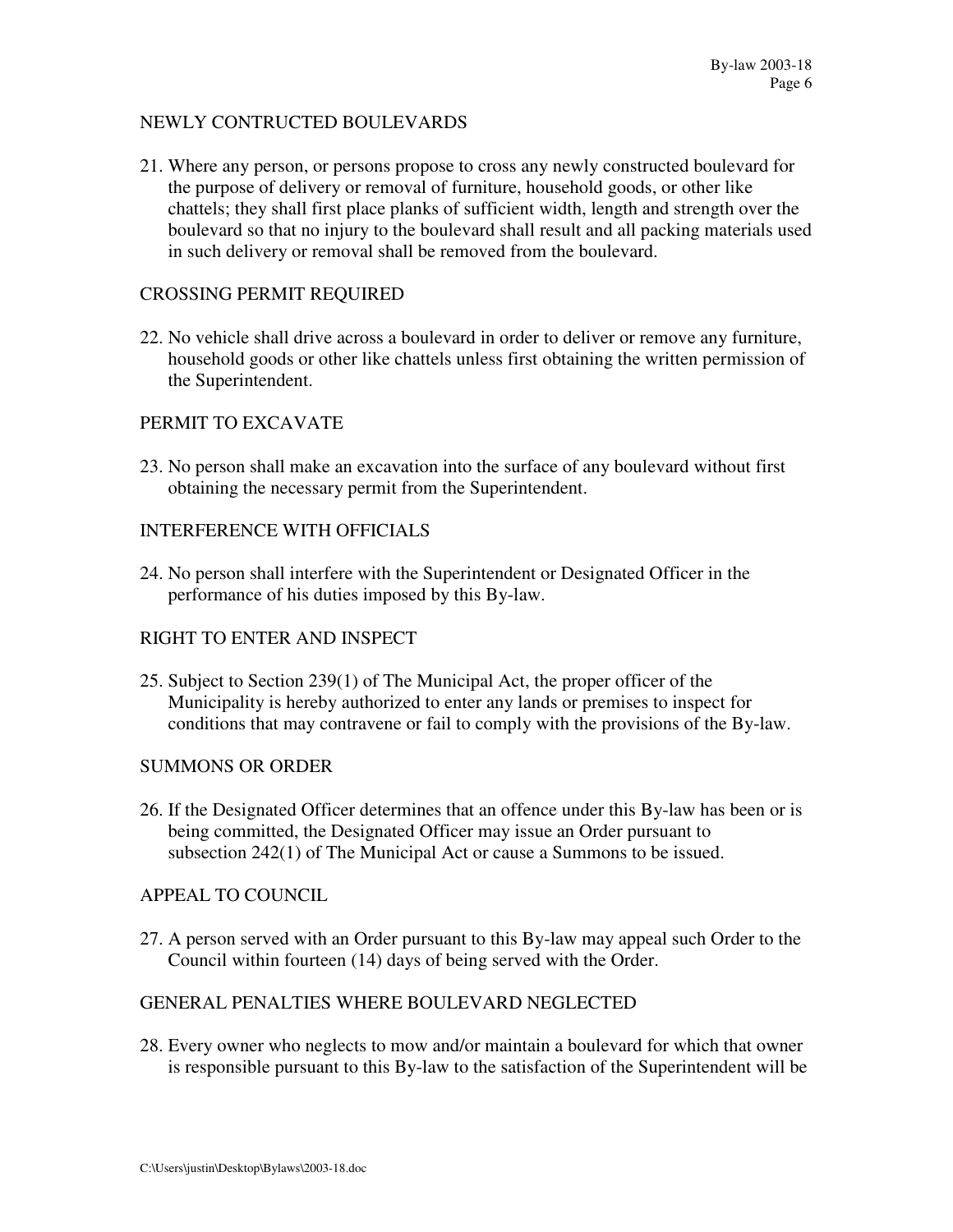issued a written notice. If the owner does not comply with the notice being personally served on the owner, then the Municipality may cause the boulevard to be mowed and/or maintained to the satisfaction of the Superintendent. All costs incurred by the Municipality as aforesaid will be charged against the land of the owner adjacent to the boulevard and levied and collected in the same manner in which taxes in arrears are collectible as provided in "The Municipal Act".

- 29. Any person contravening this By-law commits an offence and is liable, on conviction, to a fine not less than One Hundred (\$100.00) Dollars and not more than One Thousand (\$1,000.00) Dollars, to imprisonment for a term not exceeding six months or both.
- 30. In addition to imposing a penalty as provided in Section 29, the justice may, in addition to imposing the penalty, order the person to observe the provision or provisions of the By-law breached.

### DIRECTOR AND OFFICER OF CORPORATION

31. Where a corporation commits an offence against this By-law, each director or officer of the corporation who authorized, consented to, connived at, or knowingly permitted or acquiesced in, the doing of the act that constitutes the offence, is likewise guilty of the offence and liable to the penalty for which provision is made in the By-law.

#### CONTINUING OFFENCE

32. Where the contravention, refusal, neglect, omission, or failure, continues for more than one day, the person is guilty of a separate offence for each day that it continues.

## REPEAL OF EXISTING BY-LAWS

33. Upon the passing of this By-law, all by-laws passed prior hereto and still in force, relating to the use and maintenance of boulevards shall cease to have effect.

DONE AND PASSED as a By-law of The Rural Municipality of East St. Paul, at East St. Paul, in Manitoba, this 17th day of December , 2003.

> Originally Signed By Phil Rebeck Reeve

 Originally Signed By Jerome Mauws Chief Administrative Officer

Read a first time this 3rd day of December , 2003.